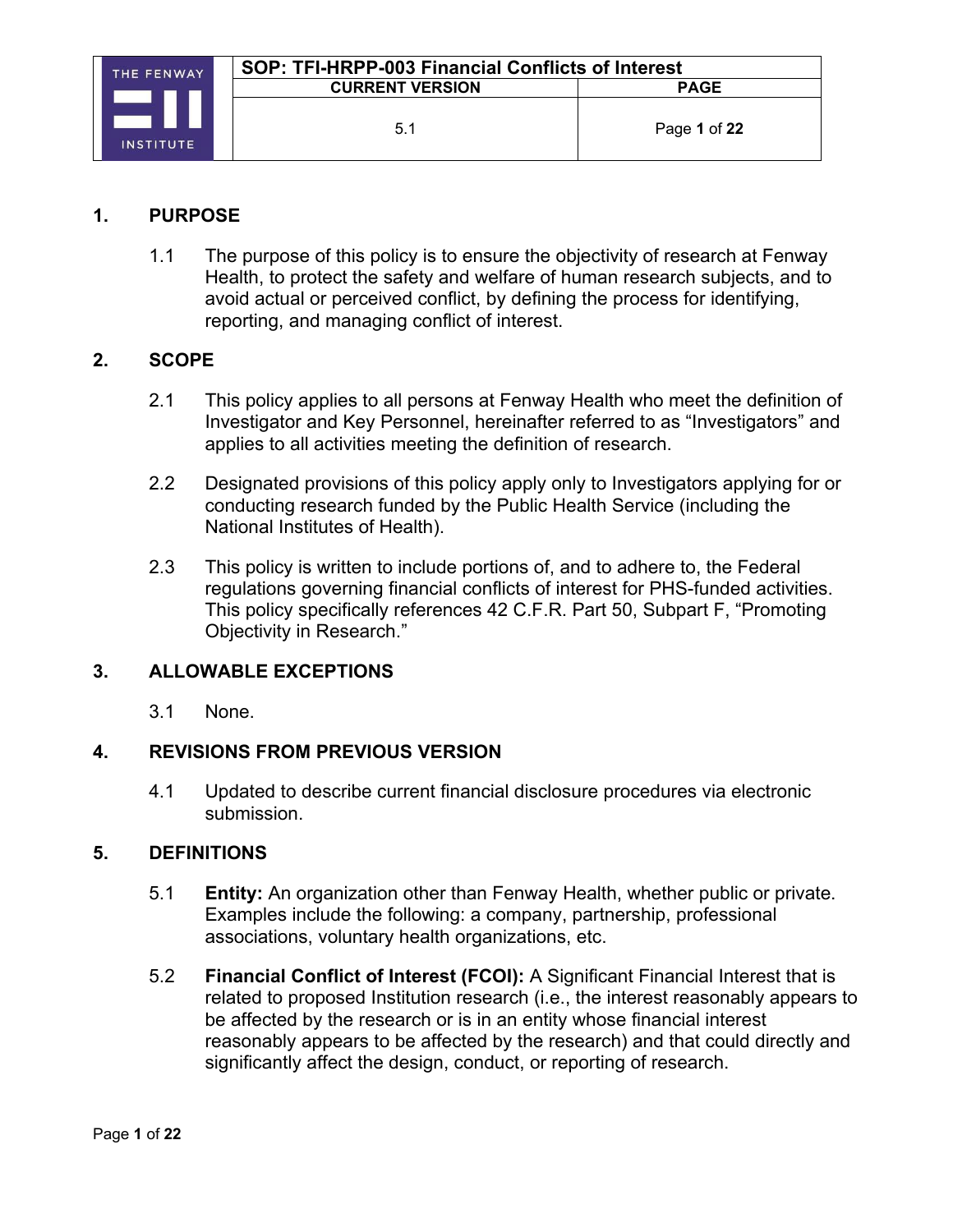- 5.3 **Financial Interest:** Anything of monetary value, whether or not the value is readily ascertainable, in any one of the following categories: compensation; equity (stock, stock options, or other ownership interest) in a public or private company; royalty/licensing income; a position in a non-Institute entity giving rise to a fiduciary duty such as Vice President, officer, partner, trustee, employee or any position of management; or for researchers with funding from the Public Health Service, any reimbursed or sponsored travel.
- 5.4 **Human Subject:** Human subject means a living individual about whom an investigator (whether professional or student) conducting research: (i) obtains information or biospecimens through intervention or interaction with the individual, and uses, studies, or analyzes the information or biospecimens; (ii) or obtains, uses, studies, analyzes, or generates identifiable private information or identifiable biospecimens.
- 5.5 **Institutional Responsibilities:** An Investigator's professional responsibilities on behalf of TFI, including, but not limited to, activities such as research, research consultation, teaching, professional practice, institutional committee memberships, and service on panels.
- 5.6 **FCH IRB:** The Fenway Community Health Institutional Review Board.
- 5.7 **Investigator:** Any person, including the Project Director/Principal Investigator (PD/PI), regardless of title or position, responsible for the design, conduct, or reporting of activities related to research performed under the auspices of Fenway Health, which may or may not include non-Fenway Health collaborators or non-Fenway Health consultants.
- 5.8 **Key Personnel:** Includes the PD/PI but also includes any other personnel that are considered to be "essential to work performance" on a project. Furthermore, Fenway Health defines Key Personnel on human subject protocols as Research personnel directly involved in conducting research specific interventions with study participants, or their private identifiable information (PII), or protected health information (PHI).
- 5.9 **Manage:** To take action to address a FCOI, which includes reducing or eliminating the FCOI, to ensure that the design, conduct, and reporting of research are free from bias or the appearance of bias.
- 5.10 **Public Health Service (PHS):** PHS means the Public Health Service of the U.S. Department of Health and Humans Services (DHHS) and any components of PHS to which the authority involved may be delegated, including the National Institutes of Health (NIH) and any other sponsor who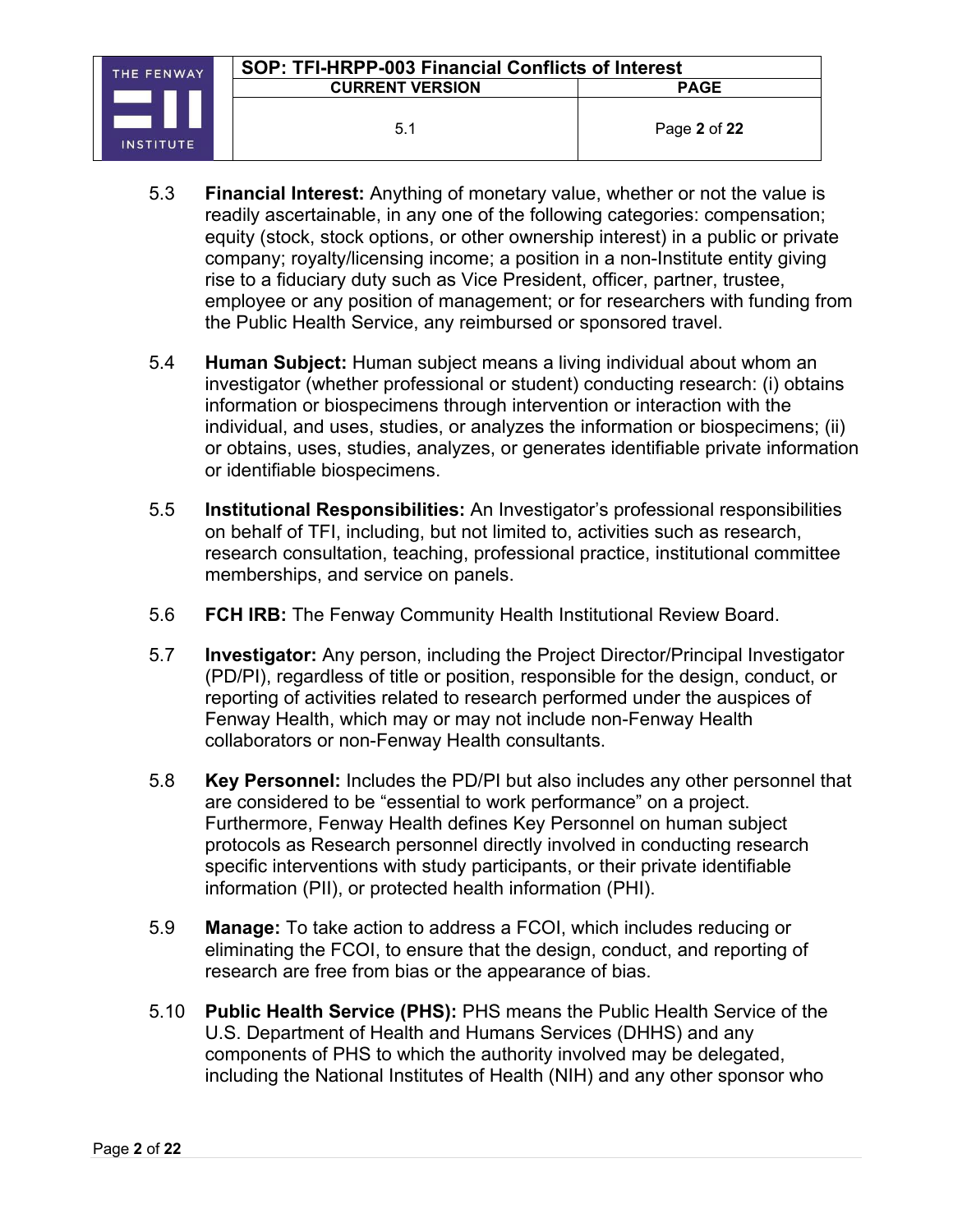requests application of the PHS FCOI regulation to the administration of their research awards.

- 5.11 **Significant Financial Interest:** Anything of monetary value or potential monetary value held by an Investigator (and by the Investigator's spouse and dependent children), and that reasonably appears to be related to the Investigator's Institutional Responsibilities, as follows:
	- 5.11.1 Outside payments such as consulting fees, honoraria, paid authorship, and travel reimbursements from companies and organizations outside the investigator's current institution (TFI or Fenway Health) if the value within the past 12 months as of the date of disclosure exceeds \$5,000.
	- 5.11.2 Equity such as stock or stock options in companies and organizations, excluding the investigator's current institution.
	- 5.11.3 Royalties related to intellectual property rights paid by any source other than the investigator's current institution.
	- 5.11.4 Any reimbursed or sponsored travel (e.g. air and taxi fare, car rentals, etc.) paid by an entity, including non-profit organizations, but not including travel sponsored by or reimbursed by a:
		- 5.11.4.1 Government agency;
		- 5.11.4.2 U.S. institution of higher education or research institute affiliated with such;
		- 5.11.4.3 Medical center; or an
		- 5.11.4.4 Academic teaching hospital.
- 5.12 The following are not required to be disclosed:
	- 5.12.1 Salary, royalties, or other remuneration paid to the investigator from the institution that currently employs the Investigator (Fenway Health and primary institution of TFI faculty members).
	- 5.12.2 Income from investments in mutual funds or retirement accounts, as long as the Investigator does not make the investment decisions.
	- 5.12.3 Payment for services (seminars, lectures, teaching engagements, honoraria, advisory committees, review panels, etc.) or travel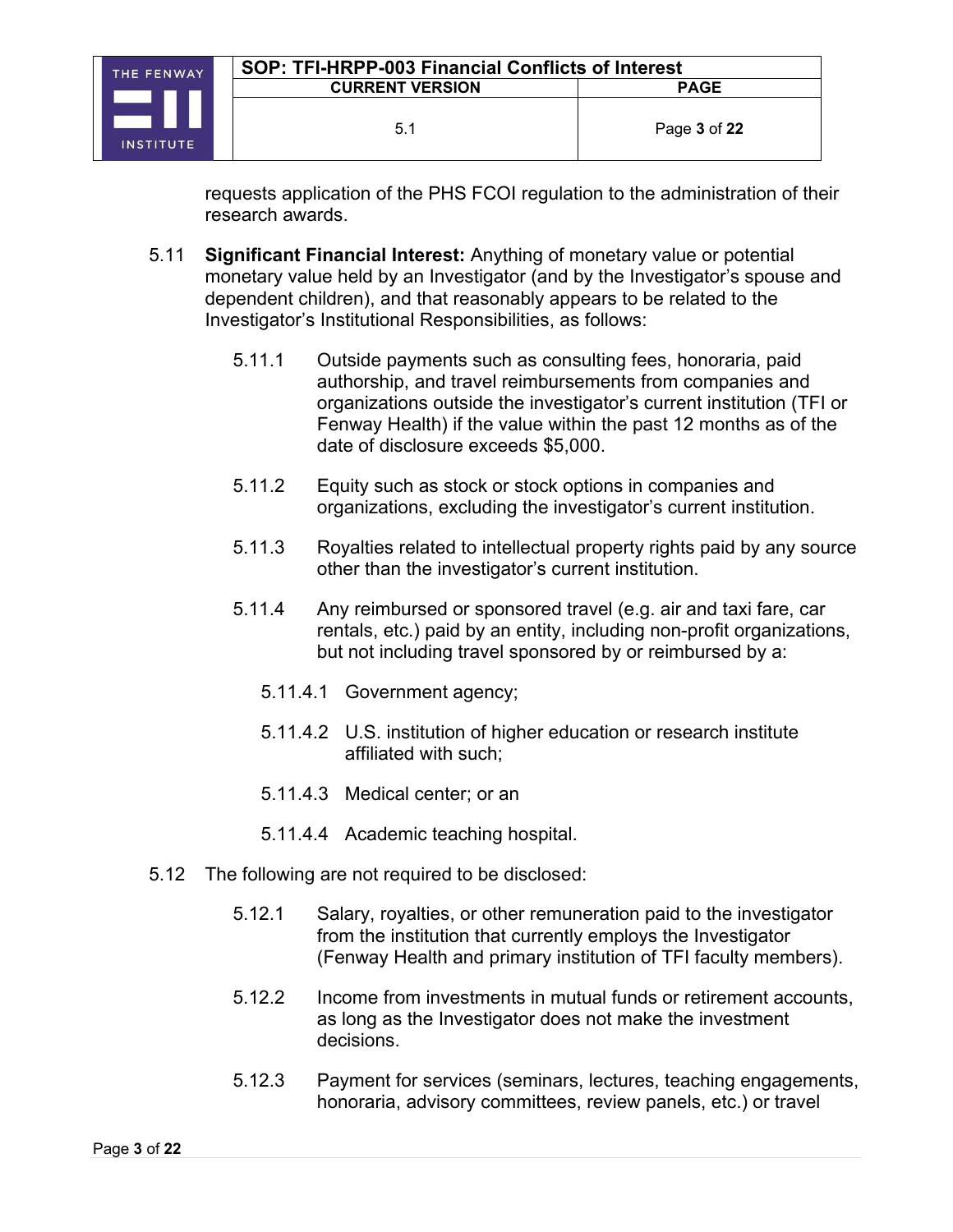

expenses paid by a U.S. federal, state, or local government agency, a U.S. institution of higher education or a research institute affiliated with such, a U.S. medical center or academic teaching hospital.

#### **6. POLICY**

6.1 Fenway Investigators must disclose their Significant Financial Interests and certain sponsored travel so that TFI may evaluate and appropriately manage these relationships with industry and other external institutions/commitments to promote objectivity in TFI research.

#### **7. RESPONSIBILITIES**

- 7.1 This policy is overseen by TFI's Director of Administration and Planning (Director).
- 7.2 The Director designates the Director of Research Compliance (Compliance Director) to implement and enforce disclosure procedures outlined in section 8. The Compliance Director will review all *Research-Based Financial Disclosure Form*s to identify potential actual and apparent financial conflicts of interests.
- 7.3 The Director will convene a Conflict of Interest in Research Committee (hereafter referred to as the Committee) to review and recommend research management plans for potential financial conflicts of interest disclosed to TFI.

#### **8. PROCEDURE**

#### 8.1 **Financial Disclosure Procedures**

8.1.1 Investigators are required to disclose Significant Financial Interests ("SFI") on an annual basis and event-required basis. All disclosures must be made no later than the time of applying for research funding or within 30 days of acquiring any new or increased funding. The mechanism for SFI disclosure is the *Research-Based Financial Disclosure Form,* which is available on Cayuse, a fully digitized, cloud-based software, at https://fenwayhealth.app.cayuse.com.

#### **8.1.2 Annual Reports**

8.1.2.1 Required Reporting: Investigators must update their *Research-Based Financial Disclosure Form* annually, and provide these reports to the Compliance Director.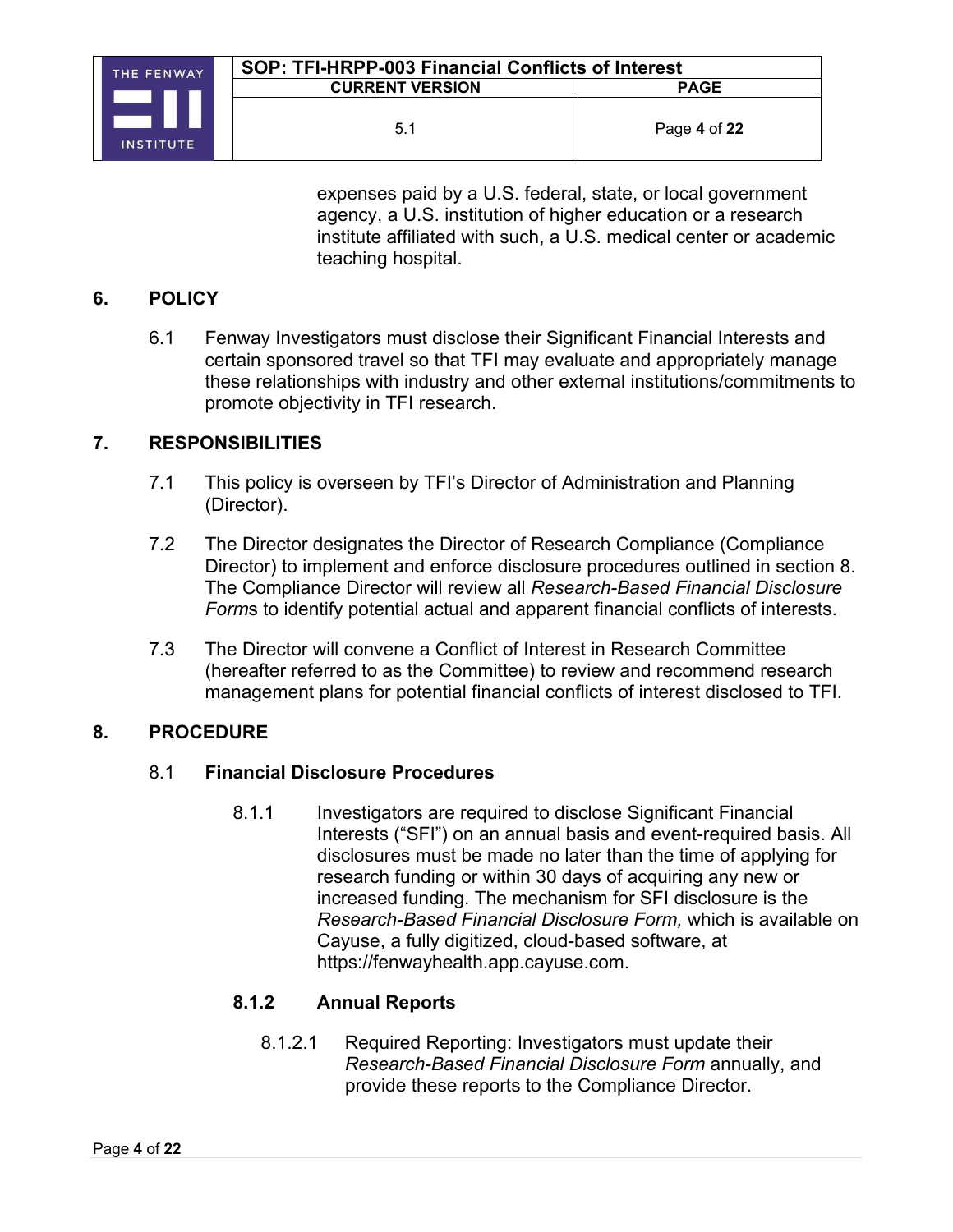#### **8.1.3 Event-based Reports**

- 8.1.3.1 New Hire: All new investigators are required to complete a *Research-Based Financial Disclosure Form* within 30 days of hire.
- 8.1.3.2 Newly Assigned Responsibilities: Individuals who become newly responsible for the design, conduct, reporting, or direct administration of research are required to complete a *Research-Based Financial Disclosure Form* within 30 days of their assumption of such responsibilities.
- 8.1.3.3 Material Change in Circumstances: Investigators must amend their *Research-Based Financial Disclosure Form* within 30 days of discovering or acquiring a new SFI. Material changes include but are not limited to the initiation or elimination of a reportable external commitment or financial interest for the reporter and family, a change in, or the Initiation of, a sponsor.
- 8.1.3.4 Disclosure Upon Application: Any investigators planning to participate in PHS-Funded Research must disclose any SFI to the Compliance Director no later than the time of application or submission of a formal proposal for the PHS-Funded Research.
- 8.1.4 The Compliance Director is responsible for soliciting and reviewing all TFI *Research-Based Financial Disclosure Form*s. These forms are maintained by TFI's Compliance Department for at least three years from the date the final expenditure report is submitted for a research project or at least three years from the date the final report is submitted for a research project, whichever is longer.

#### 8.2 **Additional Disclosure Provisions Applicable only to PHS-funded Research Conducted via Subaward**

- 8.2.1 The TFI Grants and Contracts team (Grants and Contracts) identifies any PHS-funded research Fenway Health plans to carry out via a subaward to a subrecipient.
- 8.2.2 Once identified, Grants and Contracts will ensure that a written agreement with the subrecipient includes terms that establish whether Fenway Health's or the subrecipient's policy on conflict of interest in research will apply to subrecipient Investigators.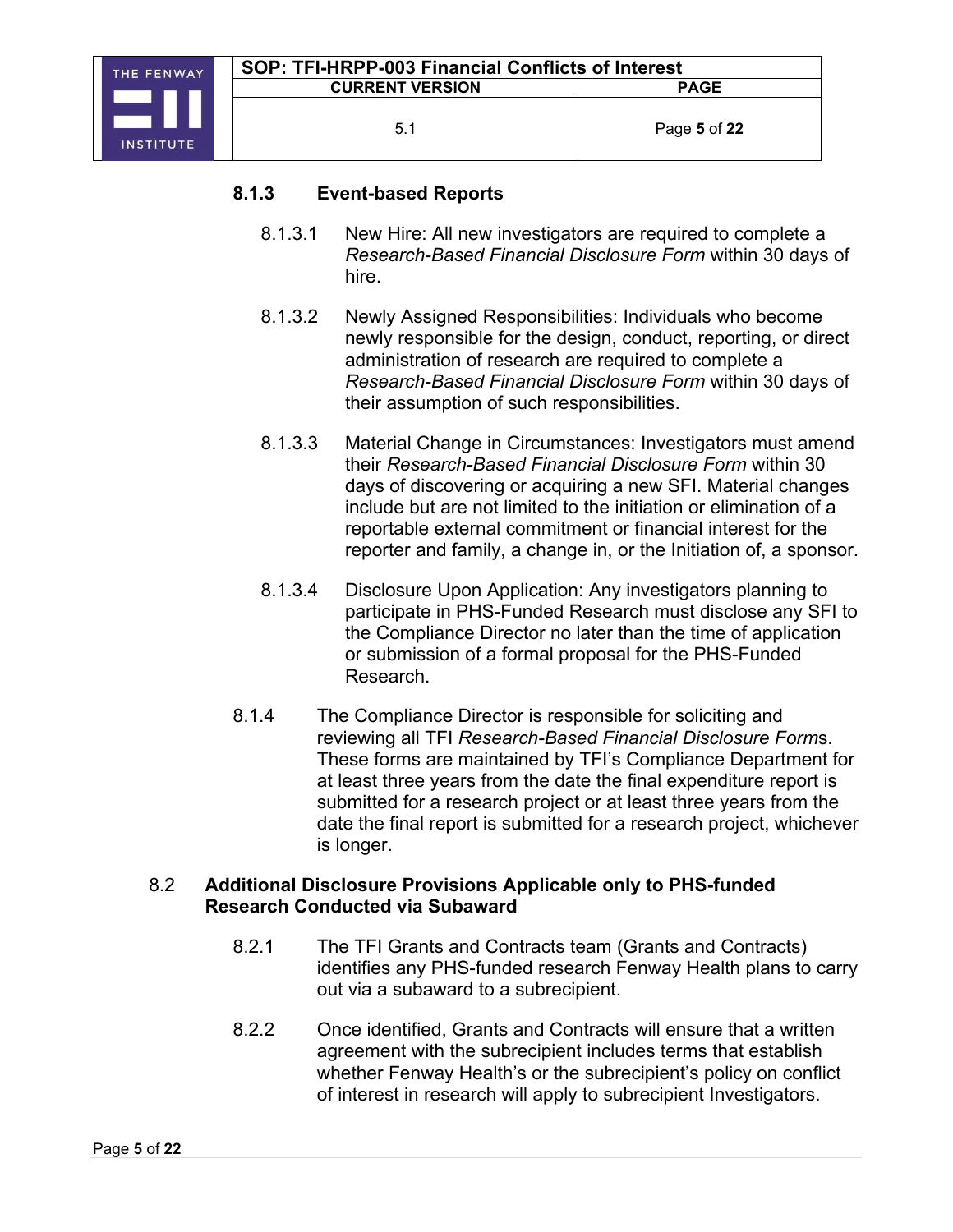

This will be documented by having the subrecipient complete a *Sub-Award Financial Conflict of Interest Compliance Certification* (Appendix A), which is updated annually. This document is filed within TFI's grants management platform, and updated annually.

- 8.2.3 If the subrecipient's policy will apply, the subrecipient will certify as part of the agreement that its policy complies with the PHS regulations on Objectivity in Research. Additionally, the agreement shall specify time period(s) for the subrecipient to report all identified financial conflicts of interest to Fenway Health to enable Fenway Health to provide timely reports to PHS.
- 8.2.4 Alternatively, if Fenway Health's policy on conflict of interest in research will apply, the agreement shall specify time period(s) for the subrecipient to submit all subrecipient Investigator disclosures of SFI to Fenway Health for the Compliance Director to review. Such time periods shall be sufficient to enable Fenway Health to comply with timely review, management, and reporting obligations under the PHS regulations.
- 8.2.5 Disclosures are submitted to Grants and Contracts on the *External Financial Conflict of Interest Disclosure Form* (Appendix B), and stored with the related subaward in TFI's grants management platform. Copies of forms that include the disclosure of an SFI are provided to the Compliance Director, and reviewed and addressed as described below.

# 8.3 **Review of FCOI Disclosure by Compliance Director**

- 8.3.1 The Compliance Director reviews all *Research-Based Financial Disclosure Form*s, and makes a determination whether a potential FCOI exists.
- 8.3.2 The Compliance Director makes this determination by assessing whether an Investigator's SFI:
	- 8.3.2.1 Could directly and significantly affect the research;
	- 8.3.2.2 Is in an entity whose financial interest could be affected by the research; OR
	- 8.3.2.3 Appears to do either of the above ("apparent FCOI")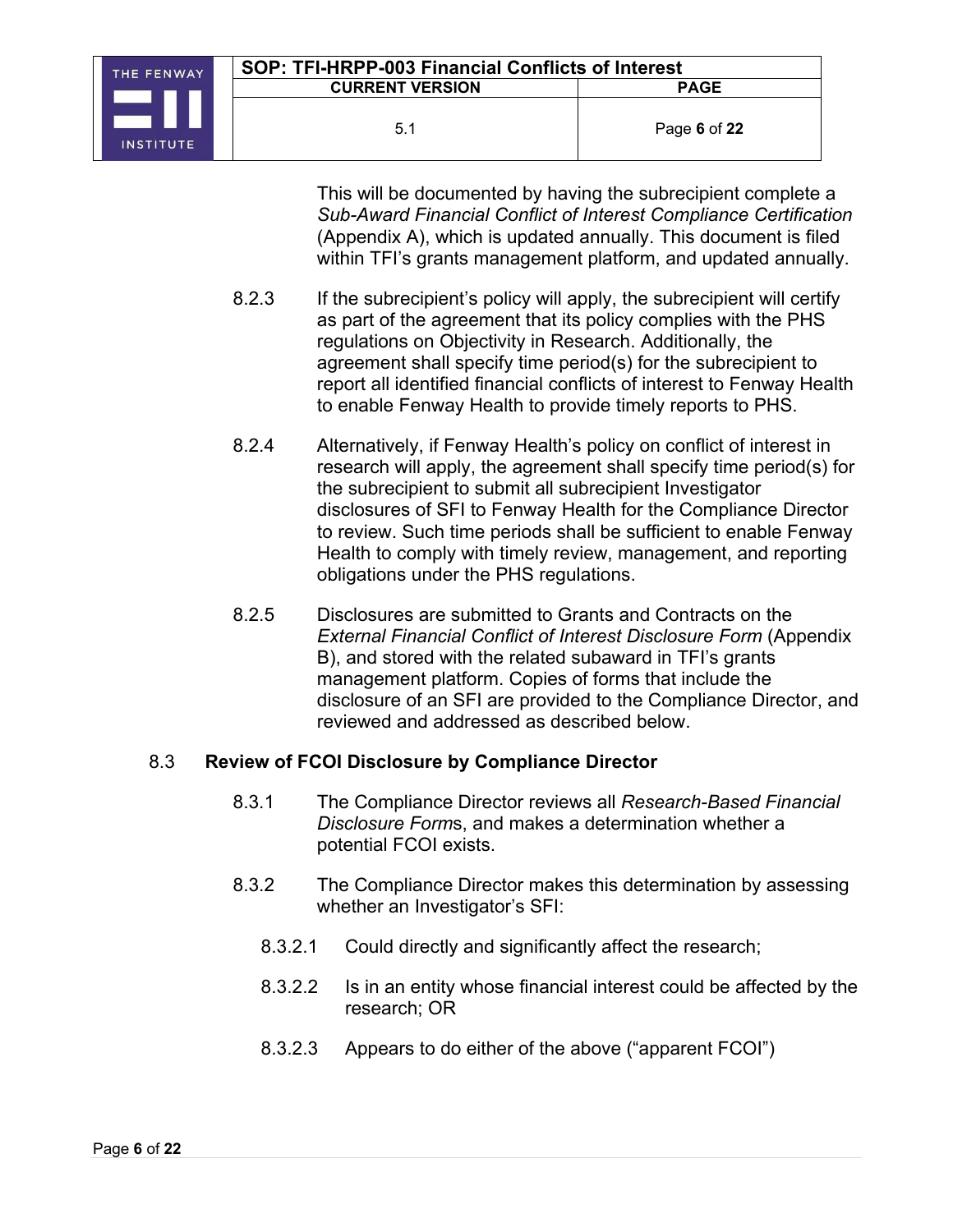- 8.3.3 The Compliance Director documents this review has occurred by the entering of date each disclosure is received in the Regulatory Documentation Tracking Sheet (stored in TFI Regulatory and Compliance Office's electronic files) and preparation of appropriate memoranda as follows:
	- 8.3.3.1 For disclosure forms that disclose SFIs that are not a potential FCOI with current research, the Compliance Director prepares a memorandum to the Director outlining each SFI (Annual Disclosures Letter).
	- 8.3.3.2 For each disclosure that the Compliance Director determines represents a potential FCOI, the Compliance Director prepares a memorandum to the Director and Committee describing the potential FCOI and suggesting strategies for elimination or mitigation.
- 8.3.4 Annual Disclosures Letters and FCOI Memoranda are stored on TFI Regulatory and Compliance Office's electronic files.

## 8.4 **Determination and Management of FCOI**

8.4.1 When the Director receives a memorandum indicating that a disclosure represents potential FCOI, the Director then convenes the Committee for final determination and management.

#### **8.4.2 Administrative Structure of Committee**

- 8.4.2.1 The Committee will be appointed by the Director.
- 8.4.2.2 No member of the Committee who holds a SFI in a project may participate in the review of interest or the development of a management plan for that project.
- 8.4.2.3 Committee meetings are closed to the public.

#### **8.4.3 Committee Procedures for Determination and Management of FCOI**

- 8.4.3.1 The Committee will review the SFI and related duties/proposed research of the Investigator and make a final determination that the SFI is:
	- 8.4.3.1.1 An FCOI;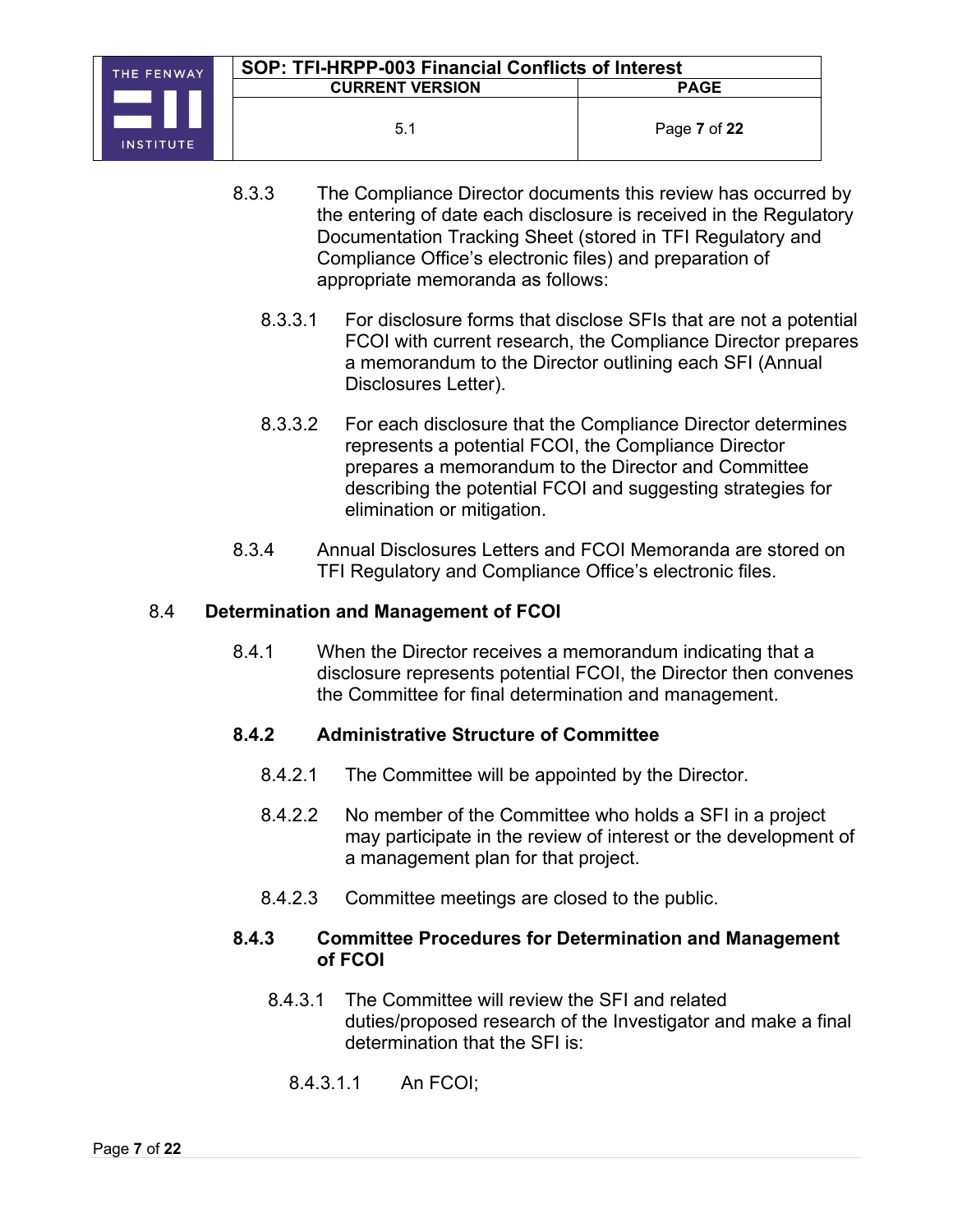

- 8.4.3.1.2 An apparent FCOI; **OR**
- 8.4.3.1.3 Not an FCOI.
- 8.4.3.2 In making the final determination, the Committee will consider the nature of the research, the nature and size of the interest, the degree to which the conflict is related to the research, the extent to which the interest could be affected by the research, and any management strategies that would mitigate or eliminate the conflict.
- 8.4.3.3 The Committee will develop a management plan that specifies the actions that have been and/or must be taken to eliminate or manage the FCOI/apparent FCOI.
- 8.4.3.4 Management strategies may include, but are not limited to:
	- 8.4.3.4.1 Public disclosure of the FCOI (e.g., when presenting or publishing the research);
	- 8.4.3.4.2 For research projects involving human subjects research, disclosure of the FCOI directly to participants;
	- 8.4.3.4.3 Appointment of an independent monitor capable of taking measures to protect the design, conduct, and reporting of the research against bias, or the appearance of bias, resulting from the FCOI;
	- 8.4.3.4.4 Modification of the research plan;
	- 8.4.3.4.5 Change of personnel or personnel responsibilities, or disqualification of personnel from participation in all or a portion of the research;
	- 8.4.3.4.6 Reduction or elimination of the financial interest (e.g., sale of an equity interest); and
	- 8.4.3.4.7 Severance of relationships that create actual or potential financial conflicts.

#### **8.4.4 Specific Management Provisions Applicable to Human Subjects Research**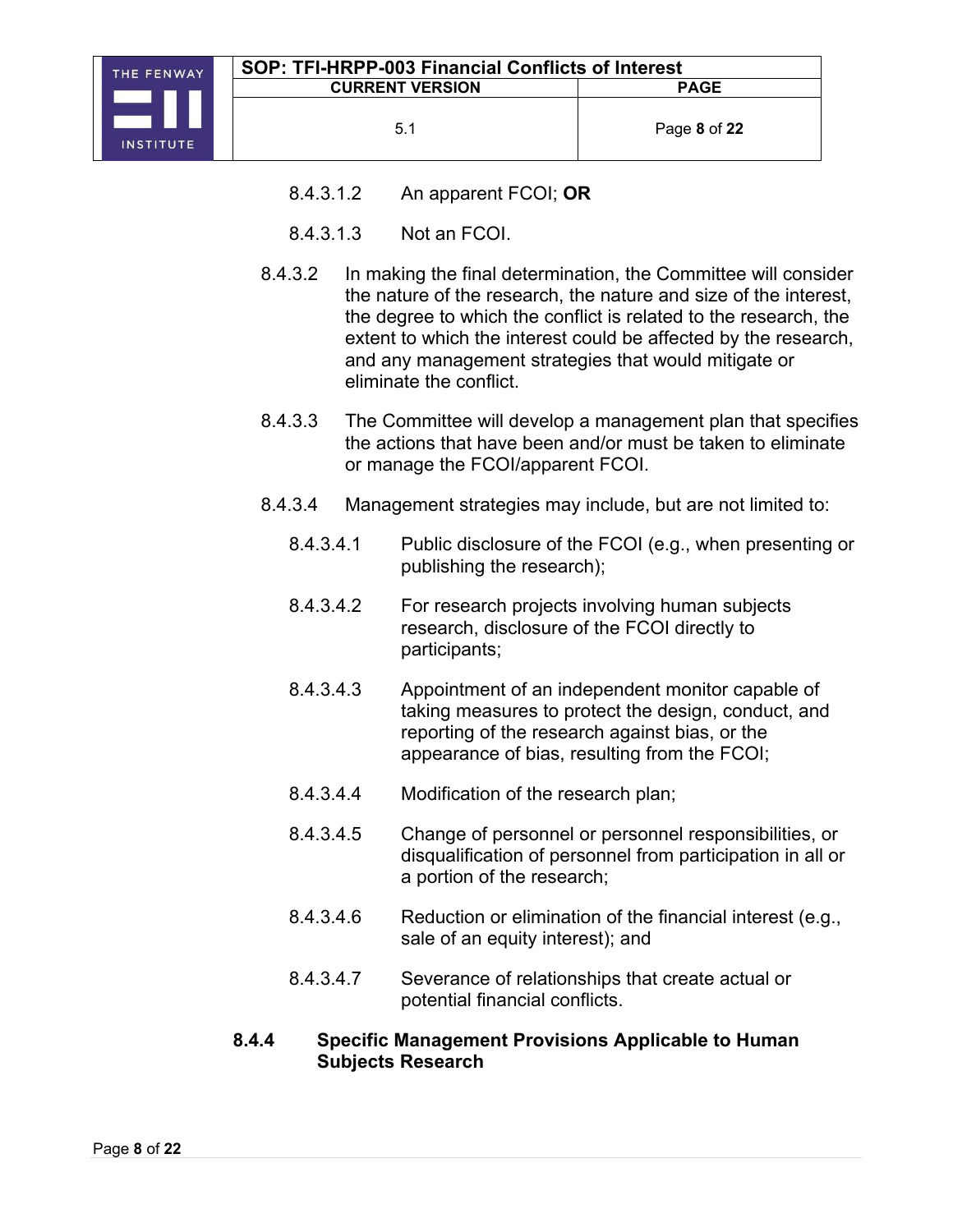

- 8.4.4.1 Fenway Health will not permit an Investigator with an FCOI that has not been sufficiently managed to conduct a clinical research protocol whose purpose is to evaluate the safety or effectiveness of a drug, medical device, or treatment.
- 8.4.4.2 An FCOI is not sufficiently managed if management strategies are inadequate or monitoring plans are difficult or impossible to implement.
- 8.4.4.3 This prohibition applies to any Fenway Health staff or TFI faculty involved in the design, conduct, or reporting of the research. A Principal Investigator would thus be prohibited not only from serving in that role, but in any role in which they are responsible for the design, conduct, or reporting of the study.

## 8.5 **Implementation by the Director**

8.5.1 The Director will review the recommendation of the Committee and affirm the final management plan to be implemented for the research. This determination will be provided to the Investigator, who must accept the requirements of the management plan in writing before beginning work on the project. Copies of the signed management plan will also be provided to relevant Fenway Health officials and to the FCH IRB.

#### 8.6 **Monitoring**

8.6.1 Any management plan will be monitored by the Compliance Director on behalf of the Committee on an ongoing basis until the completion of the research project. This monitoring will be documented with a summary of the monitoring activities completed and update on plan compliance in the Annual Disclosures Letter provided to the Director.

#### 8.7 **Noncompliance**

- 8.7.1 Failure to file a complete and truthful disclosure as required by this policy or to comply with the management plan constitutes a violation of Institution policy and may violate state and/or federal law.
- 8.7.2 Noncompliance by an Investigator in human subject research project will be promptly reported to the FCH IRB.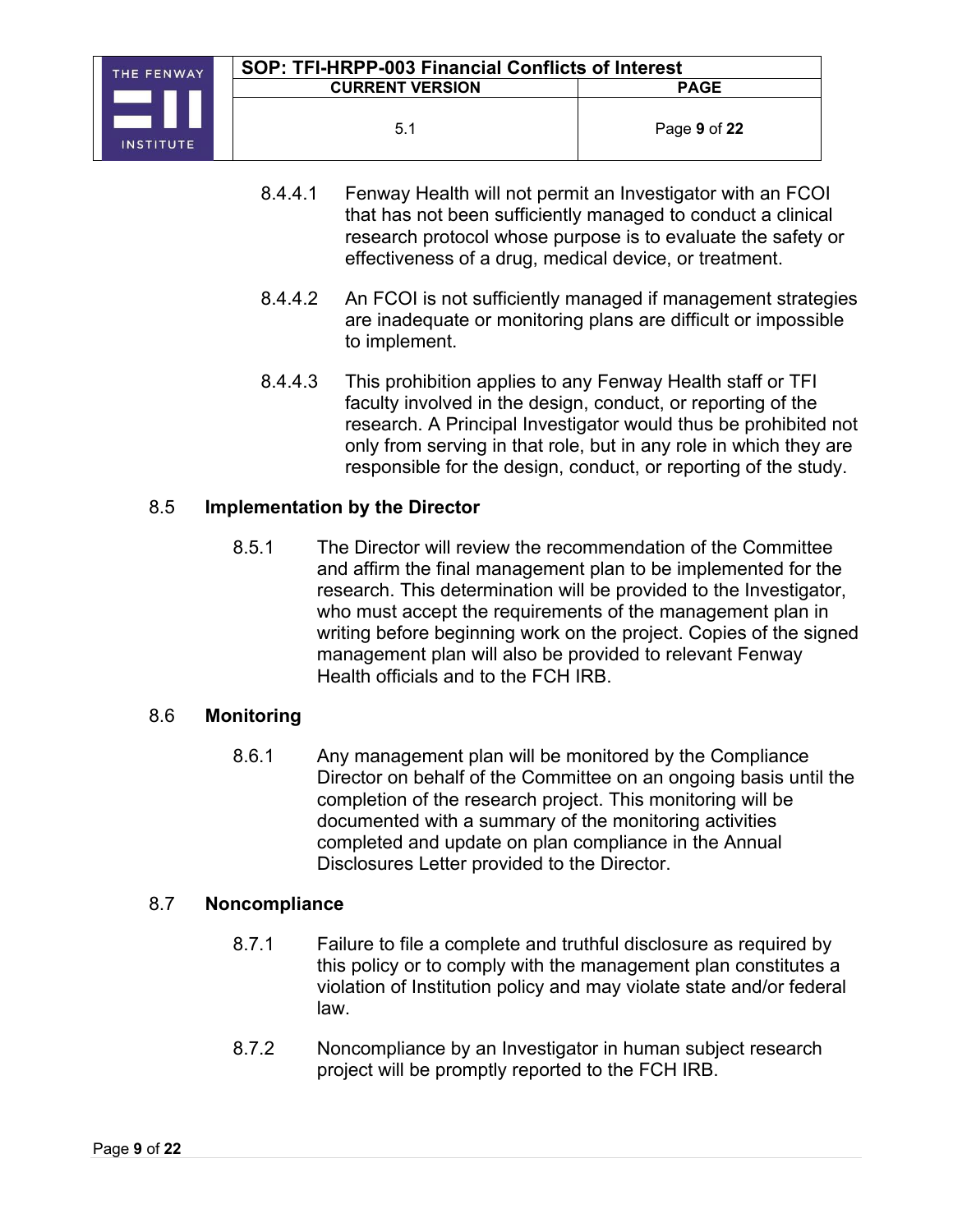

- 8.7.3 In such cases, the Investigator will be subject to appropriate sanctions consistent with Fenway Health policies relating to disciplinary policies. Fenway Health may implement a mitigation plan and require that the Investigator disclose the FCOI in each public presentation of the results of the research, and to remedy previously published presentations with an FCOI disclosure addendum. In addition, the Investigator may be subject to employment discipline including, without limitation, suspension or termination of employment. In addition, TFI may suspend an ongoing research project or halt the expenditure of funds.
- 8.7.4 In any case in which the Investigator does not comply with any applicable conditions or restrictions imposed pursuant to this policy, TFI will withdraw any affected applications for funding if the project cannot otherwise be completed without the services of the Investigator.
- 8.7.5 In the event TFI discovers that a failure to comply with this policy has biased the design, conduct, or reporting of the research, Fenway Health will promptly notify the sponsor of the research as required by applicable law and describe the corrective action(s) taken or to be taken.

#### 8.8 **Retrospective Review:**

- 8.8.1 In the event Fenway Health identifies an SFI that was not disclosed in a timely manner by an Investigator or was otherwise not previously reviewed by Fenway Health during an ongoing research project, and where the Compliance Director has determined that the undisclosed SFI constitutes a potential FCOI the Director will convene the Committee.
- 8.8.2 The Committee will review the potential FCOI, determine if the SFI constitutes an actual or apparent FCOI, and develop a management plan. Fenway Health will implement the plan for the project within 60 days of identification of that interest.
- 8.8.3 In addition, the Committee will, within 120 days of its determination of FCOI, complete a retrospective review of the Investigator's research activities associated with the project to determine whether the research conducted during the period of the noncompliance was biased in the design, conduct, or reporting of such research, and develop a mitigation plan.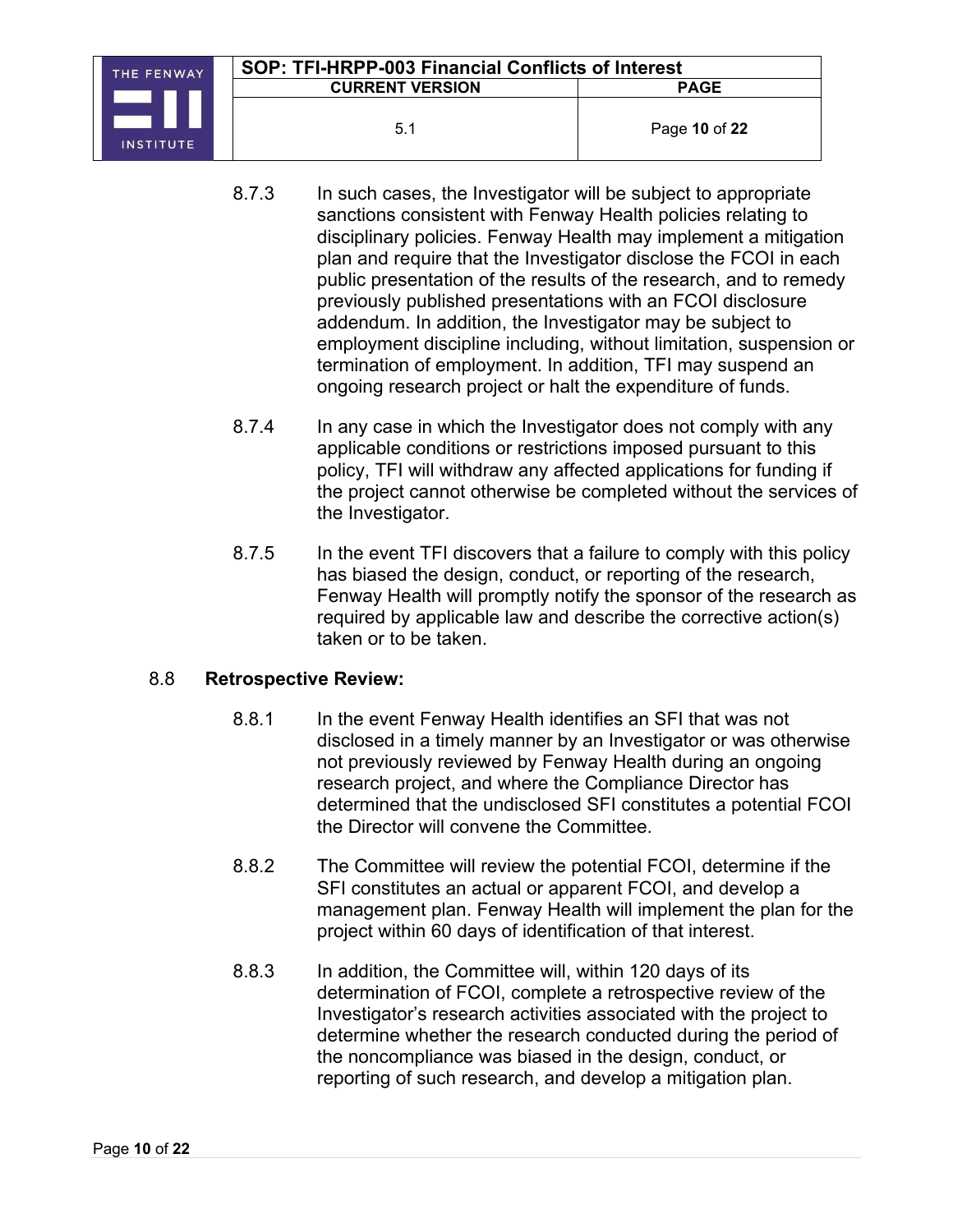

- 8.8.4 Mitigation Plan: If the Committee determines in the conduct of its retrospective review that the research or any part of it was biased, the Committee will recommend a mitigation plan to the Director and the FCH IRB to address any such issues.
- 8.8.5 If the FCOI is related to PHS-funded research, Fenway Health will notify the PHS Awarding Component of its determination and subsequently follow up with the mitigation report for the project.

#### 8.9 **Public Access of Disclosed Significant Financial Interest**

- 8.9.1 Fenway Health will make available to the public upon request information concerning any SFI disclosed to Fenway Health that meets the following three criteria:
	- 8.9.1.1 The disclosed SFI is still held by the senior/key personnel of the active PHS project;
	- 8.9.1.2 Fenway Health determines that the SFI is related to the PHSfunded research; AND
	- 8.9.1.3 Fenway Health determines that the SFI is an FCOI.
- 8.9.2 The information request must be made to the Compliance Director who will respond within five (5) business days of receipt of the request.
- 8.9.3 The Compliance Director will provide SFI information to the extent required by applicable regulation and law.

#### 8.10 **Ongoing Research**

- 8.10.1 When in the course of an ongoing research project, an Investigator new to the project discloses an SFI or an existing Investigator discloses a new or changed SFI, and where the Compliance Director has determined that the disclosed SFI constitutes a potential FCOI subject to management under this policy, the Committee will review the disclosure and Fenway Health will implement a management plan for the project within 60 days of the submission of the disclosure to Fenway Health.
- 8.10.2 Depending on the nature of the FCOI, Fenway Health may determine that additional interim measures are necessary with regard to the Investigator's participation in the research project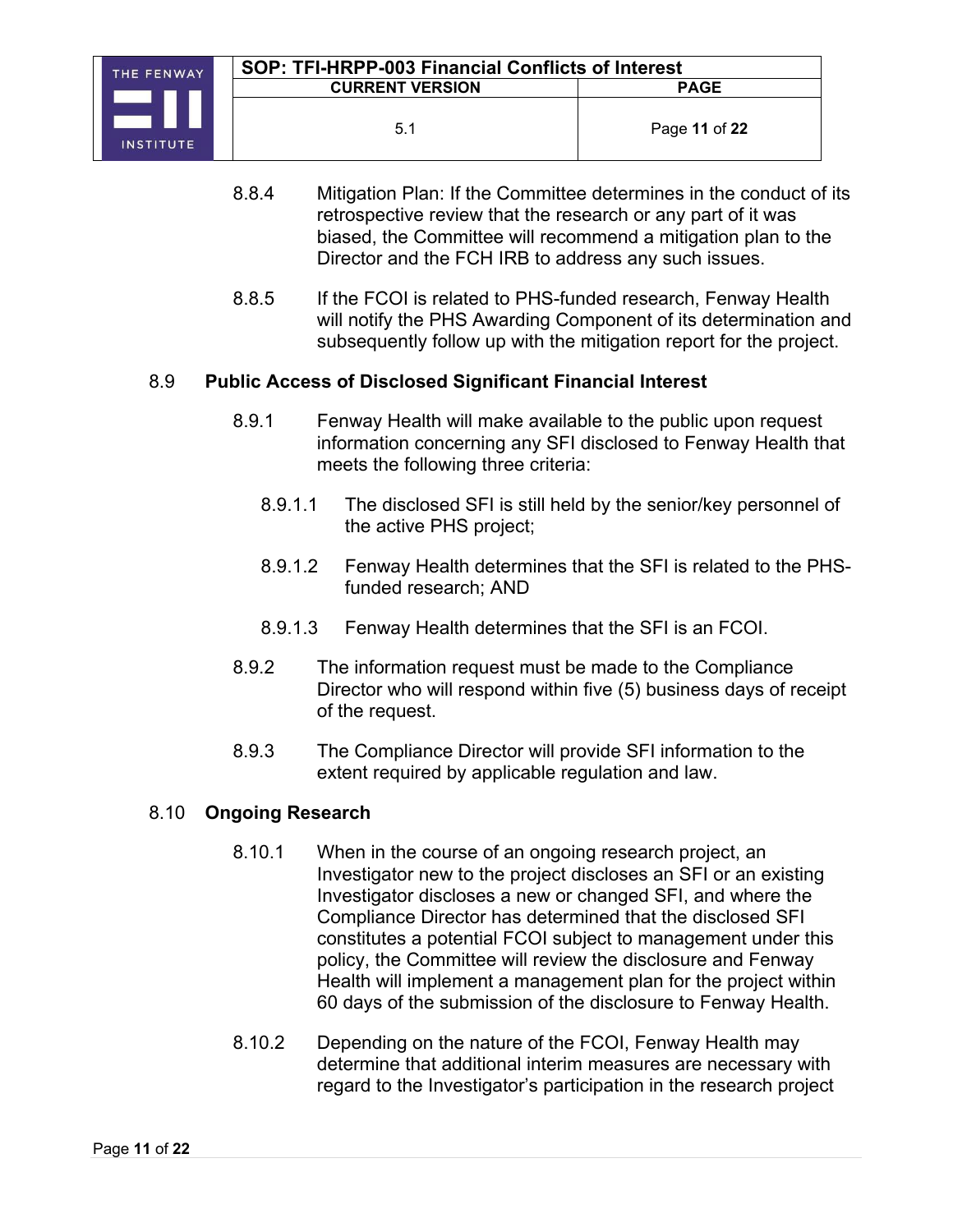between the date of disclosure and the implementation of Fenway Health's management plan.

- 8.10.3 The Principal Investigator is responsible for reporting the SFI and any institutionally implemented interim measures to FCH IRB.
- 8.10.4 FCH IRB will address and implement any interim measures as necessary for the protection of human participants in any ongoing research.

# 8.11 **Reporting**

8.11.1 Fenway Health will provide initial and ongoing reports of its management of financial conflicts of interest to external sponsors of Fenway Health research as required by law and in accordance with this policy.

#### 8.12 **Records**

8.12.1 Records relating to all Investigators disclosures of SFI, and Fenway Health's review and management of such disclosures, will be maintained by research for three years from the date of submission of the final expenditures report (in the case of grants and cooperative agreements) or three years from the final payment (in the case of research contracts), or as otherwise required by law.

#### 8.13 **Inquiries**

8.13.1 All inquiries related to Fenway's FCOI policy or to obtain information on the Significant Financial Interests of senior/key personnel should be made to:

> Director of Research Compliance The Fenway Institute, Fenway Health 1340 Boylston Street Boston, MA 02215 regulatory@fenwayhealth.org Phone: 617-927-6031

#### **9. MATERIALS**

- 9.1 Regulatory Documentation Tracking Sheet
- 9.2 *Research-Based Financial Disclosure Form (via Cayuse)*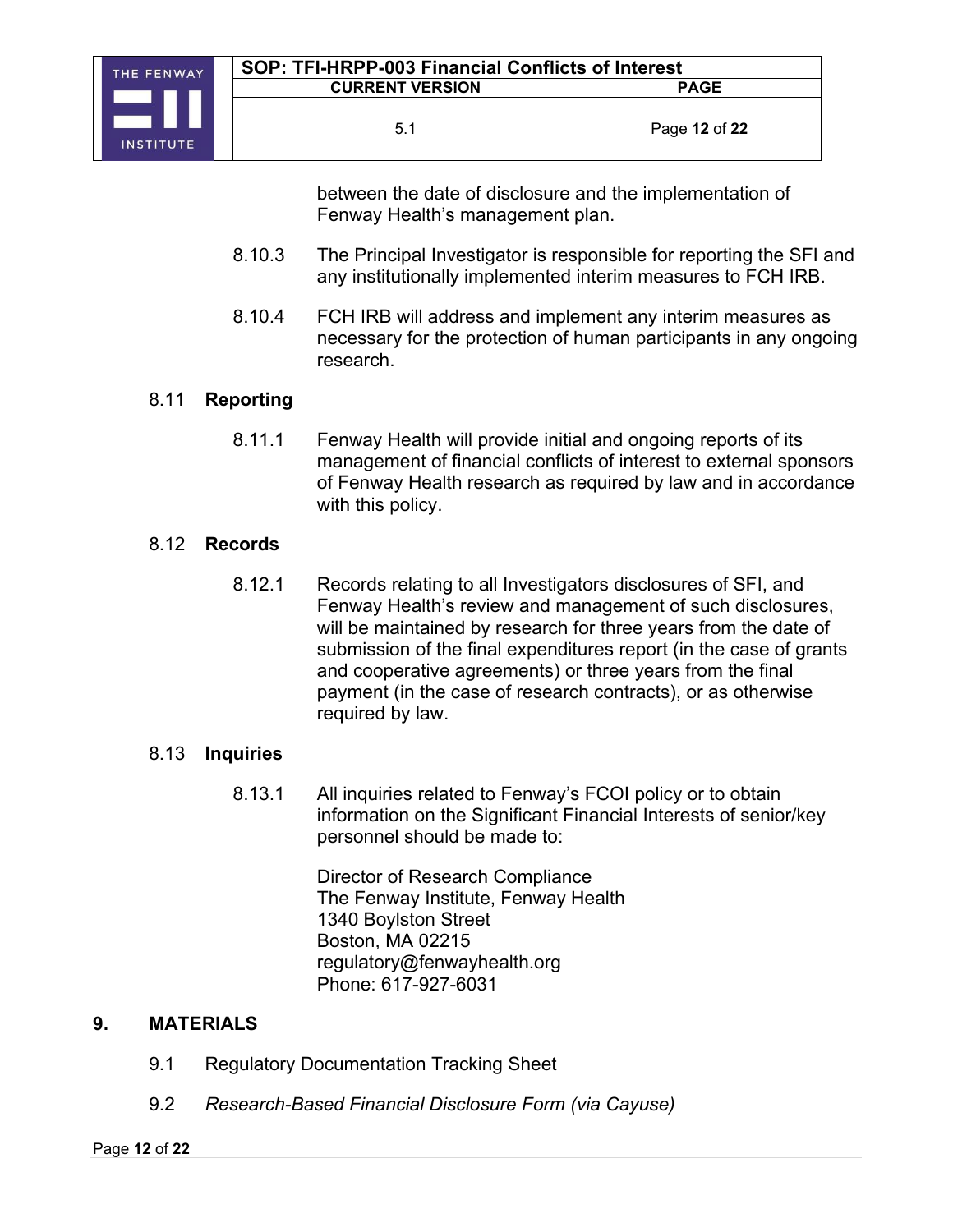

- 9.3 *Sub-Award Financial Conflict of Interest Compliance Certification*
- 9.4 *External Financial Conflict of Interest Disclosure Form*

#### **10. TRAINING**

- 10.1 Prior to engaging in any research project, all Investigators subject to this policy must complete training on the Investigators obligations under this policy (CITI Financial Conflict of Interest Training Module), and submit their CITI completion report to the TFI Regulatory and Compliance Office. Completion Report dates are tracked in the Regulatory Documentation Tracking Sheet, which is stored in TFI Regulatory and Compliance Office's electronic files.
- 10.2 This training must be repeated at least every four years and must be completed immediately if this policy:
	- 10.2.1 is revised so as to affect the Investigator's obligations;
	- 10.2.2 if an Investigator is new to Fenway Health; OR
	- 10.2.3 if Fenway Health finds an Investigator to have violated this policy or any applicable management plan.
- 10.3 This training shall also be repeated if the Compliance Director determines that an Investigator is not compliant with this policy, a management plan, or a mitigation plan.

#### **11. REFERENCES**

- 11.1 Federal Conflict of Interest Regulations
	- 11.1.1 NIH Public Health Service: http://grants.nih.gov/grants/policy/coi/index.htm
	- 11.1.2 National Science Foundation: http://nsf.gov/policies/conflicts.jsp
	- 11.1.3 Food and Drug Administration: [https://www.accessdata.fda.gov/scripts/cdrh/cfdocs/cfcfr/CFRSea](https://www.accessdata.fda.gov/scripts/cdrh/cfdocs/cfcfr/CFRSearch.cfm?CFRPart) [rch.cfm?CFRPart](https://www.accessdata.fda.gov/scripts/cdrh/cfdocs/cfcfr/CFRSearch.cfm?CFRPart)
	- 11.1.4 42 C.F.R Part 50, Subpart F, "Promoting Objectivity in Research"

NOTE: All printed copies of Standard Operating Procedures are UNCONTROLLED. Please ensure that you are working with the most up to date version of this document, available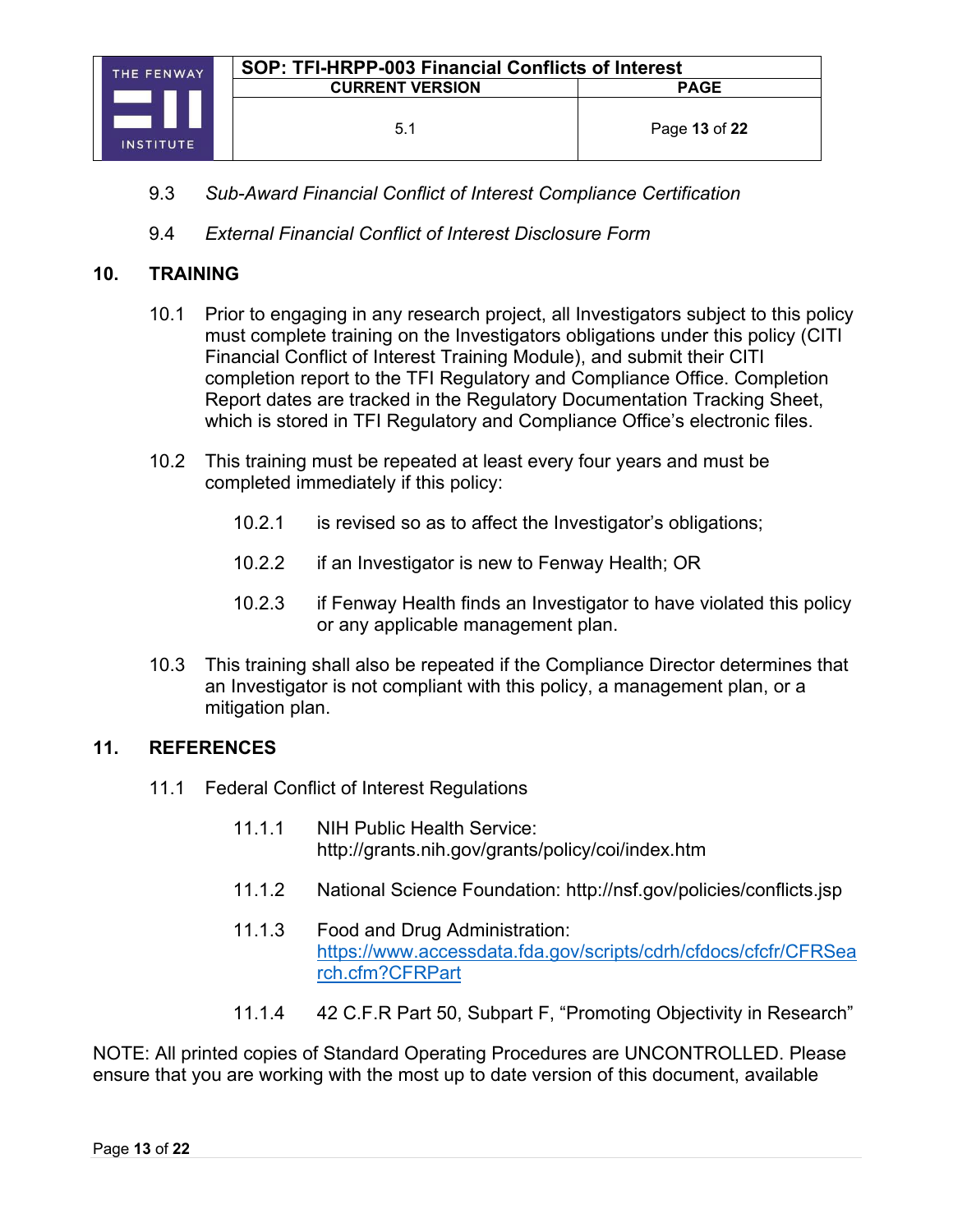| THE FENWAY       | SOP: TFI-HRPP-003 Financial Conflicts of Interest |               |
|------------------|---------------------------------------------------|---------------|
|                  | <b>CURRENT VERSION</b>                            | <b>PAGE</b>   |
| <b>INSTITUTE</b> | 5.1                                               | Page 14 of 22 |

online. All original signed copies are stored in The Fenway Institute's Regulatory and Compliance Office.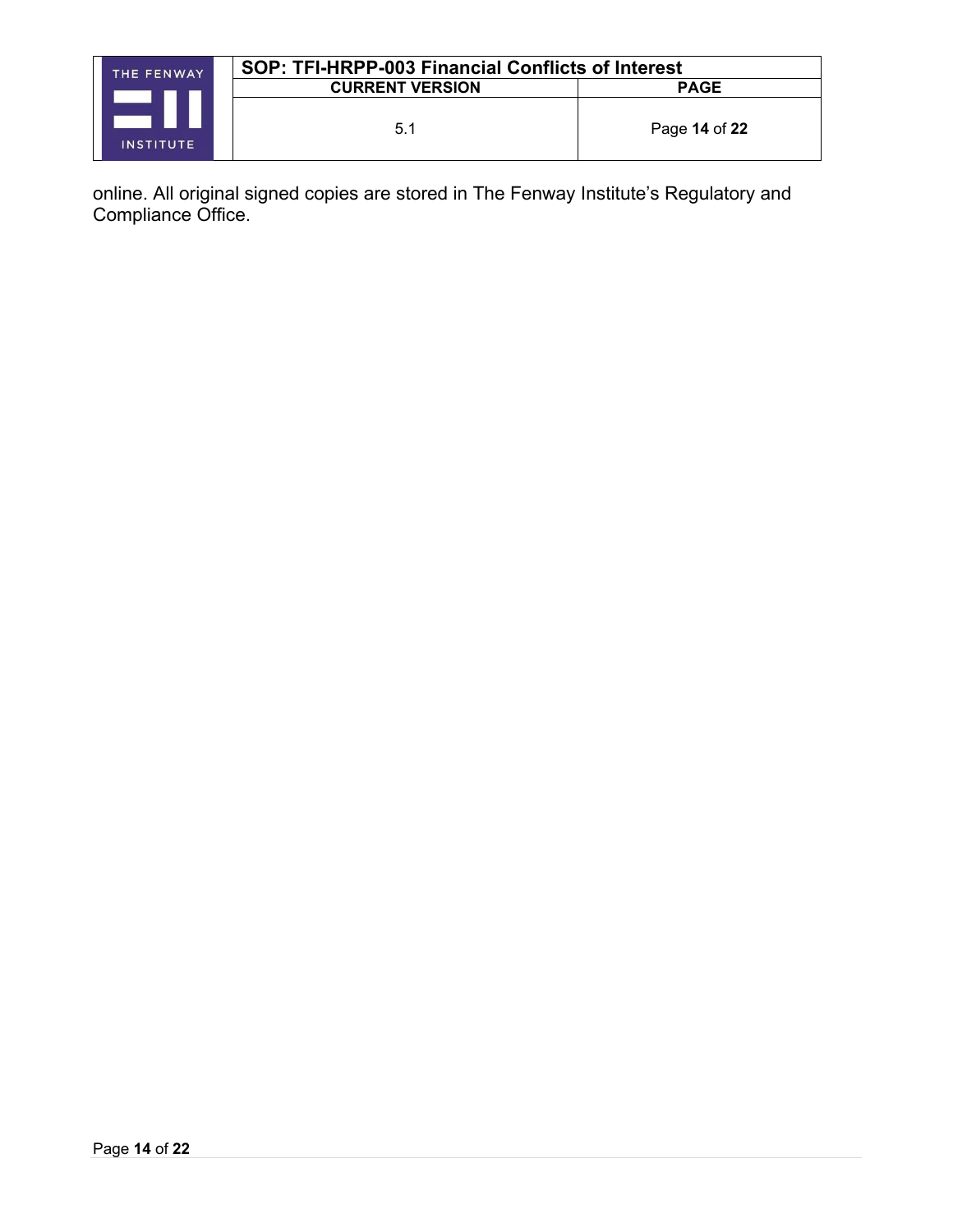# APPENDIX A

Sub-Award Financial Conflict of Interest Compliance Certification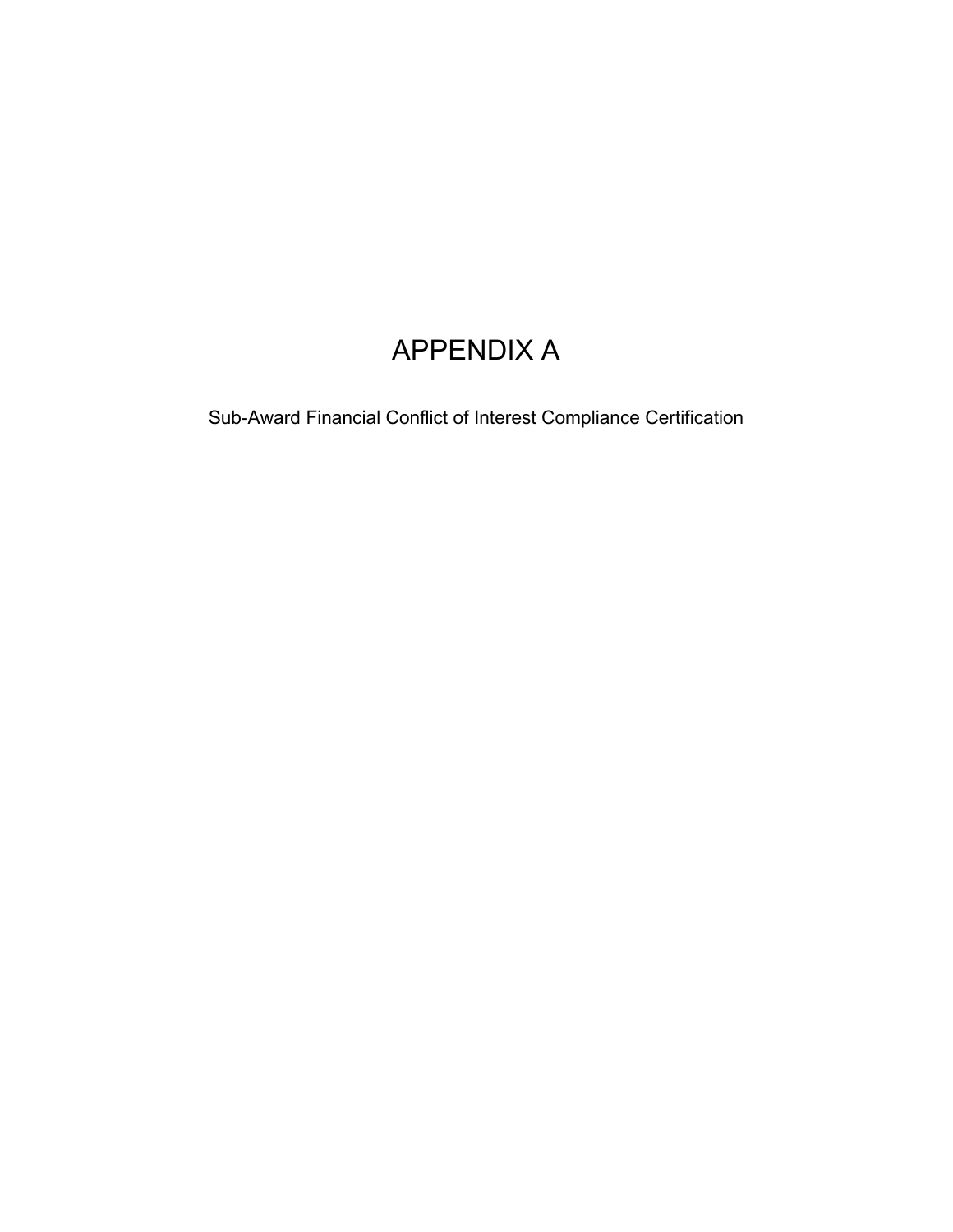# F E N W A Y EU H E A L T H

## **Sub-Award Financial Conflict of Interest Compliance Certification**

**INSTRUCTIONS:** The United States Public Health Service (PHS) 42 C.F.R. Part 50, Subpart F, "Promoting Objectivity in Research" mandates that Fenway Health determine if a subrecipient has a PHS-compliant financial conflict of interest policy and also requires the subrecipient to disclose certain information should a financial conflict of interest be present. Fenway Health will collect this information prior to issuing a subaward and then annually at the time of renewal.

#### **SUB-AWARD INFORMATION**

| <b>Grant Name:</b>                    | Click here to enter text. |
|---------------------------------------|---------------------------|
| <b>Grant Number:</b>                  | Click here to enter text. |
| <b>Budget Period:</b>                 | Click here to enter text. |
| <b>Fenway PI or Program Director:</b> | Click here to enter text. |
| <b>Subrecipient PI:</b>               | Click here to enter text. |
| <b>Subrecipient Institution:</b>      | Click here to enter text. |

#### **SUBRECIPIENT FINANCIAL CONFLICT OF INTEREST POLICY INFORMATION Please select #1 or #2 and complete relevant additional details.**

|             | Please select $\#T$ or $\#Z$ and complete relevant additional details.                                                                                                                                                                                                                                                                                                                                                                                                                                                                                                                                                                                                                                                                                                           |                                                                                                                                                                                                                                                                                                                                                                                                                                                                                                                                            |  |  |
|-------------|----------------------------------------------------------------------------------------------------------------------------------------------------------------------------------------------------------------------------------------------------------------------------------------------------------------------------------------------------------------------------------------------------------------------------------------------------------------------------------------------------------------------------------------------------------------------------------------------------------------------------------------------------------------------------------------------------------------------------------------------------------------------------------|--------------------------------------------------------------------------------------------------------------------------------------------------------------------------------------------------------------------------------------------------------------------------------------------------------------------------------------------------------------------------------------------------------------------------------------------------------------------------------------------------------------------------------------------|--|--|
| $\Box$ 1    |                                                                                                                                                                                                                                                                                                                                                                                                                                                                                                                                                                                                                                                                                                                                                                                  | My organization HAS a PHS-compliant Financial Conflict of Interest (FCOI) policy and my organization<br>will rely on this policy and associated procedures to comply with PHS FCOI regulation. My organization<br>will provide information related to any identified FCOI to Fenway Health prior to the execution of the<br>subagreement, or in cases where disclosure is made during the course of the subaward, within 30 days<br>of receiving the pertinent Investigator disclosure, and will include information listed in Appendix 1. |  |  |
|             | <b>Project Specific FCOI Information</b>                                                                                                                                                                                                                                                                                                                                                                                                                                                                                                                                                                                                                                                                                                                                         |                                                                                                                                                                                                                                                                                                                                                                                                                                                                                                                                            |  |  |
|             | time. OR                                                                                                                                                                                                                                                                                                                                                                                                                                                                                                                                                                                                                                                                                                                                                                         | $\rightarrow$ $\Box$ Our institution and study staff have NO FCOI related to this protocol requiring disclosure at this                                                                                                                                                                                                                                                                                                                                                                                                                    |  |  |
|             | with a positive FCOI, please provide the data requirements listed in Appendix 1.                                                                                                                                                                                                                                                                                                                                                                                                                                                                                                                                                                                                                                                                                                 | $\rightarrow$ $\Box$ YES, there are conflicts of interest to be disclosed. For each of the investigators on this project                                                                                                                                                                                                                                                                                                                                                                                                                   |  |  |
| $\square$ 2 | My organization does not have a conflict of interest policy at least as rigorous as that mandated by the<br>NIH at 42 CFR Part 50, Subpart F or 45 CFR Part 94 that will apply to the budgeted activities. My<br>organization agrees to rely on The Fenway Institute, Fenway Health FCOI policy and procedures to<br>comply with PHS Conflict of Interest regulations. The following listed individuals, including the Project<br>Director and/or Principal Investigator, are responsible for the design, conduct, or reporting of the<br>budgeted activities.<br><b>Subrecipient Study Staff Information</b><br>Please list all individuals responsible for the design, conduct, or reporting of the budgeted activities.<br>Append additional pages if more space is required. |                                                                                                                                                                                                                                                                                                                                                                                                                                                                                                                                            |  |  |
|             | Name (First, Last, Degree), Title                                                                                                                                                                                                                                                                                                                                                                                                                                                                                                                                                                                                                                                                                                                                                | Name (First, Last, Degree), Title                                                                                                                                                                                                                                                                                                                                                                                                                                                                                                          |  |  |
|             | Click here to enter text.                                                                                                                                                                                                                                                                                                                                                                                                                                                                                                                                                                                                                                                                                                                                                        | Click here to enter text.                                                                                                                                                                                                                                                                                                                                                                                                                                                                                                                  |  |  |
|             | Click here to enter text.                                                                                                                                                                                                                                                                                                                                                                                                                                                                                                                                                                                                                                                                                                                                                        | Click here to enter text.                                                                                                                                                                                                                                                                                                                                                                                                                                                                                                                  |  |  |
|             | Click here to enter text.                                                                                                                                                                                                                                                                                                                                                                                                                                                                                                                                                                                                                                                                                                                                                        | Click here to enter text.                                                                                                                                                                                                                                                                                                                                                                                                                                                                                                                  |  |  |
|             | Click here to enter text.                                                                                                                                                                                                                                                                                                                                                                                                                                                                                                                                                                                                                                                                                                                                                        | Click here to enter text.                                                                                                                                                                                                                                                                                                                                                                                                                                                                                                                  |  |  |
|             | Click here to enter text.                                                                                                                                                                                                                                                                                                                                                                                                                                                                                                                                                                                                                                                                                                                                                        | Click here to enter text.                                                                                                                                                                                                                                                                                                                                                                                                                                                                                                                  |  |  |
|             | Click here to enter text.                                                                                                                                                                                                                                                                                                                                                                                                                                                                                                                                                                                                                                                                                                                                                        | Click here to enter text.                                                                                                                                                                                                                                                                                                                                                                                                                                                                                                                  |  |  |
|             |                                                                                                                                                                                                                                                                                                                                                                                                                                                                                                                                                                                                                                                                                                                                                                                  |                                                                                                                                                                                                                                                                                                                                                                                                                                                                                                                                            |  |  |
|             | Click here to enter text.                                                                                                                                                                                                                                                                                                                                                                                                                                                                                                                                                                                                                                                                                                                                                        | Click here to enter text.                                                                                                                                                                                                                                                                                                                                                                                                                                                                                                                  |  |  |
|             | Click here to enter text.                                                                                                                                                                                                                                                                                                                                                                                                                                                                                                                                                                                                                                                                                                                                                        | Click here to enter text.<br>I confirm that each individual listed above has reviewed Fenway Health's FCOI policy, completed                                                                                                                                                                                                                                                                                                                                                                                                               |  |  |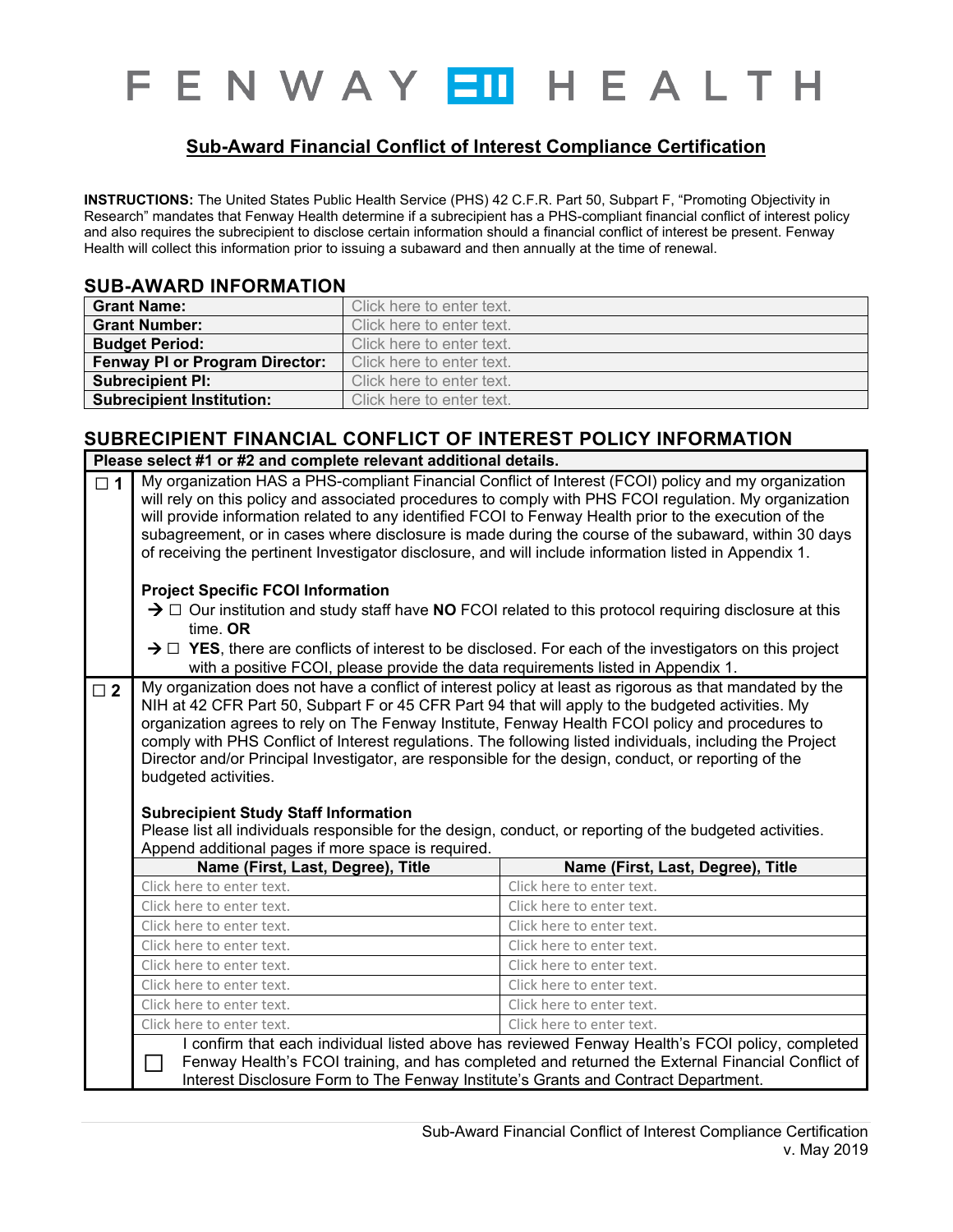# **CERTIFICATION AND SIGNATURE**

By signing this document I certify that I am authorized to sign on behalf of this institution/entity, the information provided above is complete and accurate to the best of my knowledge, and in compliance with all other laws and regulations applicable to my awards.

|        | Date: ________________ |
|--------|------------------------|
|        |                        |
|        |                        |
|        |                        |
| Phone: |                        |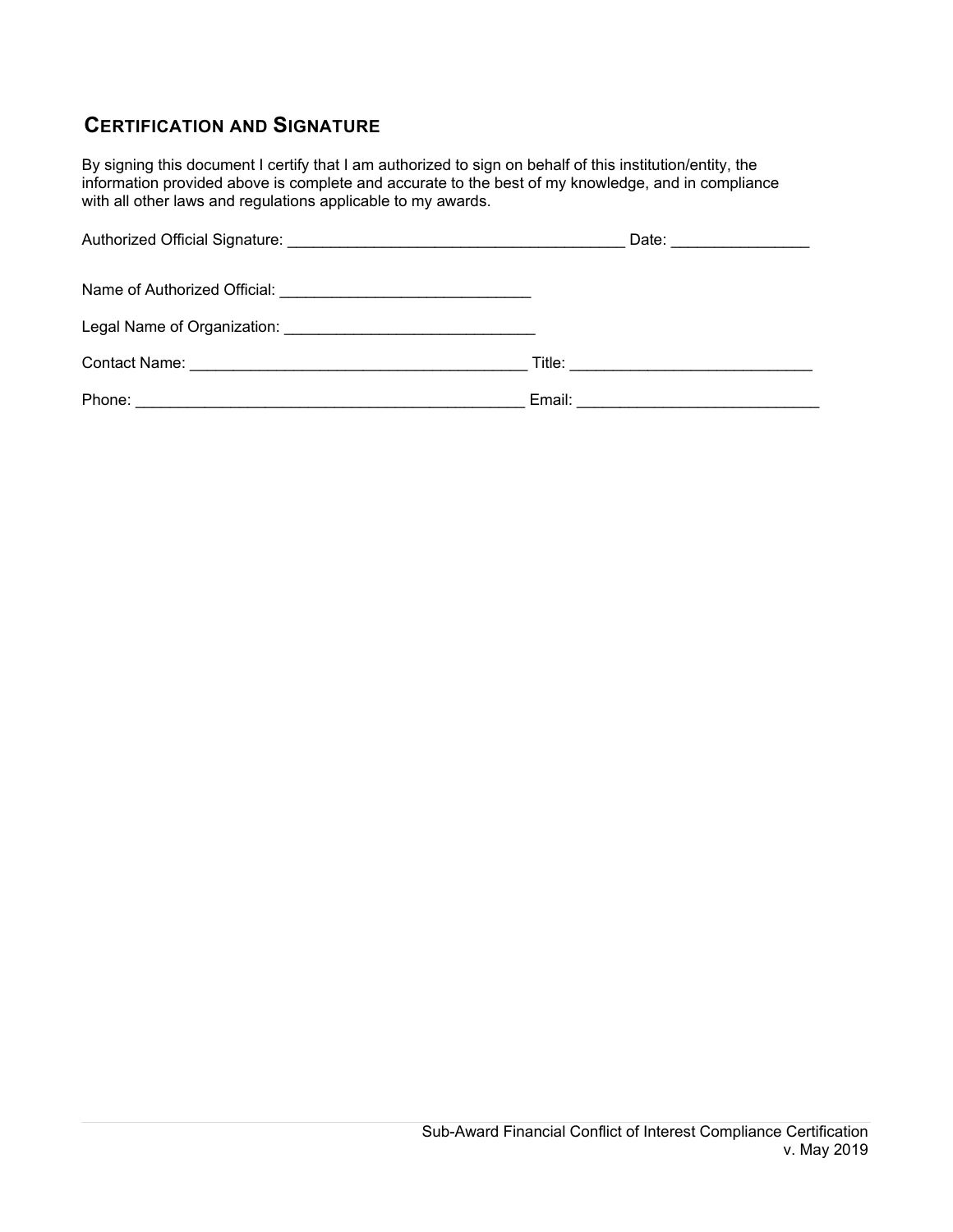#### **APPENDIX 1 INFORMATION REQUIREMENTS FOR AN FCOI REPORT**

Institutions with a PHS-Compliant FCOI Policy, please include the following in any FCOI Report.

- 1. Grant number;
- 2. Name of the Fenway Health Program Director or Principal Investigator;
- 3. Name of Investigator at Subrecipient Institution with the FCOI;
- 4. Name of the entity with which the Investigator has an FCOI and whether it is publicly traded or privately held;
- 5. Nature of FCOI (e.g., equity, consulting fees, travel reimbursement, honoraria);
- 6. Value of the financial interest: \$0-4,999; \$5K-9,999; \$10K-19,999; amts between \$20K- \$100K by increments of \$20K; amounts above \$100K by increments of \$50K; or a statement that a value cannot be readily determined through reference to public prices or other reasonable measures of fair market value;
- 7. A description how the financial interest relates to PHS-funded research and the basis for the Institution's determination that the financial interest conflicts with such research; and
- 8. Key elements of the Institution's management plan, including:
	- o Role and principal duties of the conflicted Investigator in the research project;
	- $\circ$  Conditions of the management plan;
	- $\circ$  How the management plan is designed to safeguard objectivity in the research project
	- $\circ$  Confirmation of the Investigator's agreement to the management plan;
	- $\circ$  How the management plan will be monitored to ensure compliance by the Investigator; and
	- o Other information as necessary.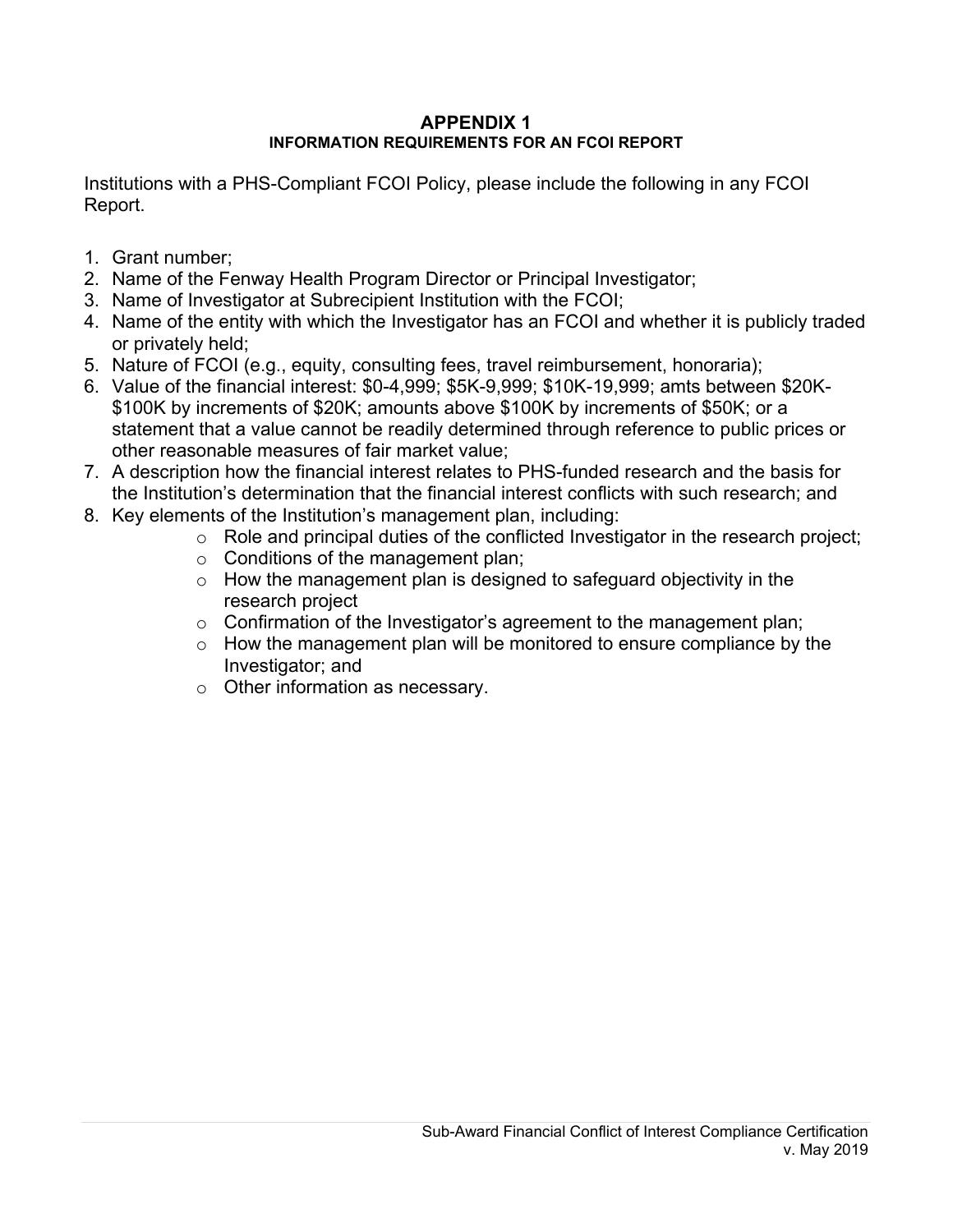# APPENDIX B

External Financial Conflict of Interest Disclosure Form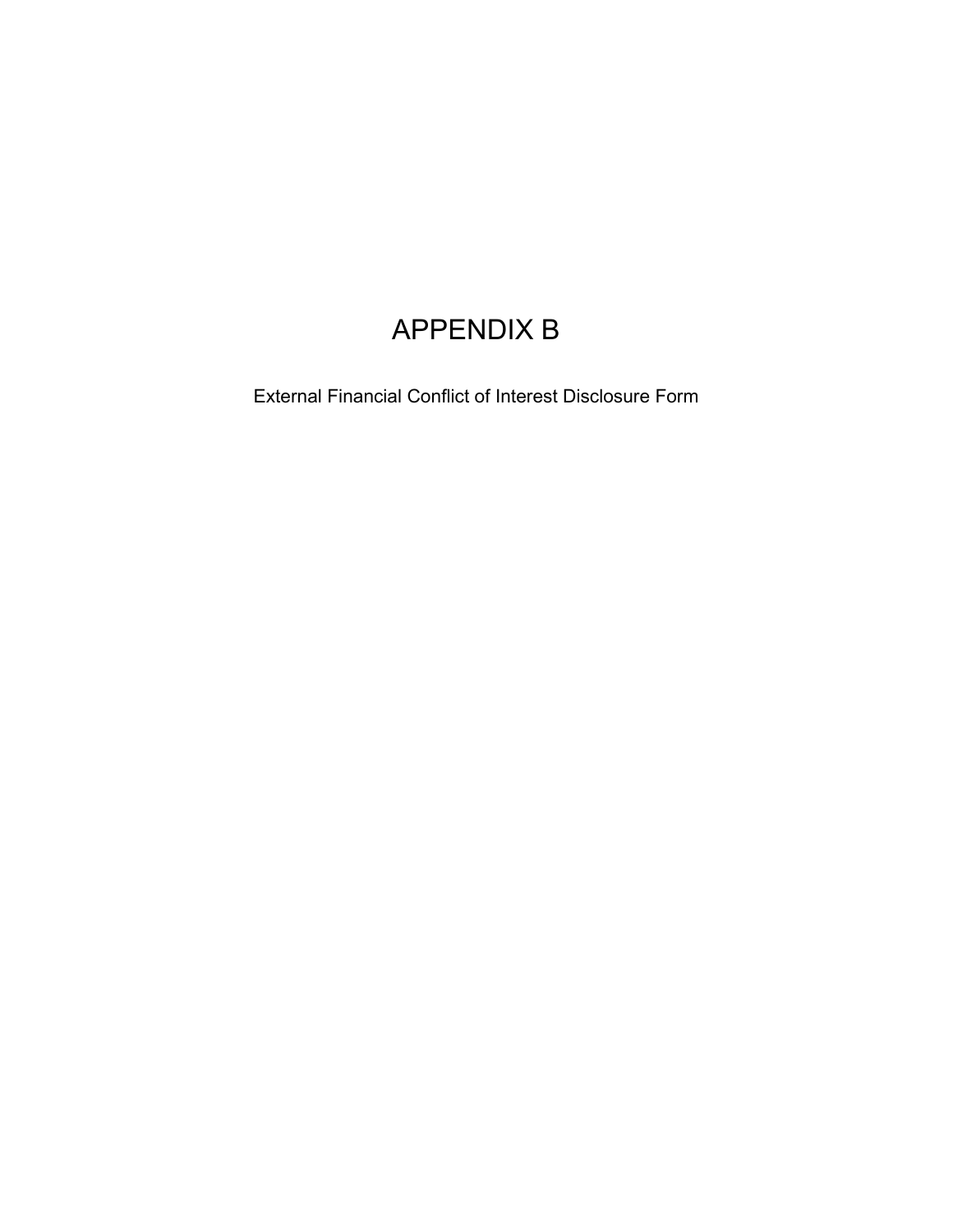

THE FENWAY INSTITUTE

#### **External Financial Conflict of Interest Disclosure Form**

**INSTRUCTIONS:** All external study staff study whose institutions are relying on TFI's Financial Conflict of Interest Policy, or non-TFI staff working on TFI research at Fenway and not otherwise covered by a Financial Conflict of Interest Policy must complete this form. Please fill out this form, sign, and date.

# **PROTOCOL**

| <b>Protocol Title/Grant Name:</b> | Click here to enter text. |
|-----------------------------------|---------------------------|
| <b>Fenway Health PI:</b>          | Click here to enter text. |
| Sponsor:                          | Click here to enter text. |
| <b>Grant Number:</b>              | Click here to enter text. |
| <b>Sub-Award Institution:</b>     | Click here to enter text. |

# **STAFF INFORMATION**

| NAME (FIRST, MIDDLE INITIAL, LAST, DEGREE): Click here to enter text.                      |                   |                                         |                        |
|--------------------------------------------------------------------------------------------|-------------------|-----------------------------------------|------------------------|
| <b>INSTITUTION:</b> Click here to enter text.                                              |                   |                                         |                        |
| <b>DEPT/SERVICE:</b> Click here to enter text.                                             |                   |                                         |                        |
| <b>MAILING ADDRESS:</b> Click here to enter text.                                          |                   |                                         |                        |
| <b>E-MAIL:</b> Click here to enter text.                                                   |                   | <b>PHONE:</b> Click here to enter text. |                        |
| YOUR ROLE IN THE STUDY:                                                                    |                   |                                         |                        |
| $\Box$ PHYSICIAN (NON-PI)                                                                  | $\Box$ CONSULTANT |                                         | $\Box$ CO-INVESTIGATOR |
| $\Box$ DATA COORDINATOR/MANAGER $\Box$ RESEARCH NURSE $\Box$ RESEARCH COORDINATOR          |                   |                                         |                        |
| $\Box$ OTHER, SPECIFY: Click here to enter text.                                           |                   |                                         |                        |
| IN THIS ROLE, ARE YOU RESPONSIBLE FOR THE DESIGN, CONDUCT, OR REPORTING OF RESULTS FOR THE |                   |                                         |                        |

# ☐ **YES (FILL OUT ENTIRE FORM)**

☐ **NO (COMPLETE ONLY THE 'NOTHING TO DISCLOSE' CERTIFICATION BOX BELOW)**

**RESEARCH DESCRIBED ABOVE? PLEASE NOTE THAT ALL STAFF DESIGNATED AS "KEY PERSONNEL" MEET THIS** 

# **CONFLICT OF INTEREST**

Please disclose the following **significant financial interests** for yourself, your spouse/partner, and children ("family"):

- 1. **Outside payments** such as salary consulting fees, honoraria, and travel reimbursements from other than your current institution if the value within the past 12 months from the date of disclosure exceeds \$5,000. Disclosure of payment for services from a U.S. federal, state, or local government agency, a U.S. institution of higher education or a research institute affiliated with such, a U.S. medical center or academic teaching hospital is not required
- 2. **Equity** such as stock or stock options in companies and organizations, excluding your current institution, with an aggregate fair market value over \$5,000 or more than 5% ownership interest. Disclosure of income from mutual funds or retirement accounts for which you do not make the investment decisions is not required.
- 3. **Royalties** related to intellectual property paid by any source other than your current institution.
- 4. Any **reimbursed or sponsored travel** paid for by any company/institution/organization other than a government agency; U.S. institution of higher education/research institute affiliated with such; a medical center or academic teaching hospital.

# **NOTHING TO DISCLOSE**

*My family and I have NO present/imminently pending significant financial interest to disclose***.**

**Initials***: \_\_\_\_\_\_\_\_\_\_\_*

**CRITERIA.**

**OR COMPLETE THE DISCLOSURE TABLES ON PAGE 2.**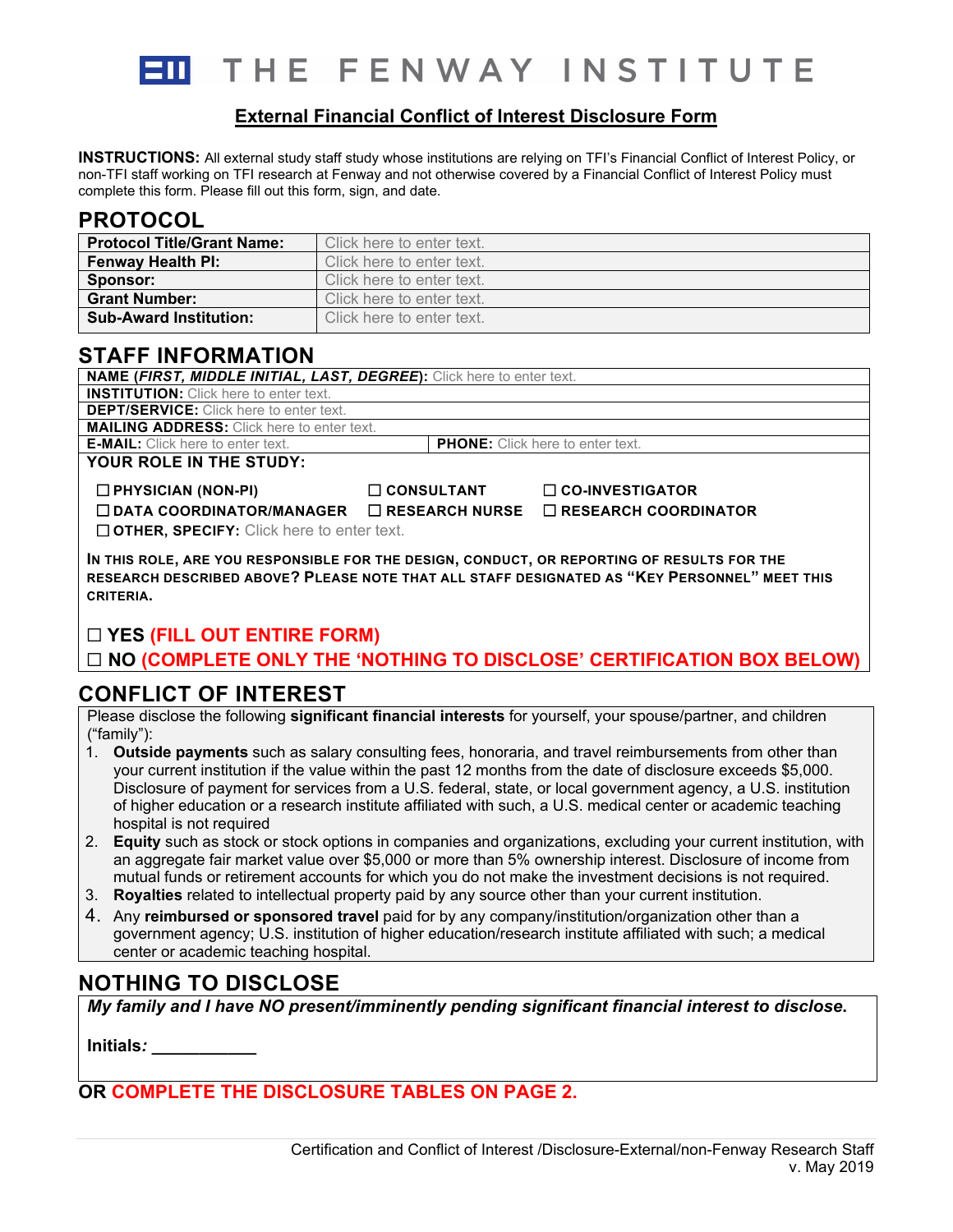# **FINANCIAL INTEREST DISCLOSURES**

List any outside payments, equity, or royalties/honoraria qualifying as significant financial interests below. Please append additional sheets if more space is required. **If none, state "none."**

| <b>COMPANY/INSTITUTION/ORGANIZATION</b> | <b>TYPE OF INTEREST</b>                                      | <b>DESCRIPTION &amp; MONETARY VALUE OF</b><br><b>INTEREST</b> |
|-----------------------------------------|--------------------------------------------------------------|---------------------------------------------------------------|
| Click here to enter text.               | <b>Outside Payment</b><br>□<br>Equity<br>□<br>Royalties<br>□ | Click here to enter text.                                     |
| Click here to enter text.               | Outside Payment<br>□<br>Equity<br>□<br>Royalties<br>□        | Click here to enter text.                                     |
| Click here to enter text.               | Outside Payment<br>□<br>Equity<br>□<br>Royalties<br>$\Box$   | Click here to enter text.                                     |
| Click here to enter text.               | Outside Payment<br>□<br>Equity<br>□<br>Royalties<br>□        | Click here to enter text.                                     |
| Click here to enter text.               | Outside Payment<br>□<br>Equity<br>□<br>Royalties<br>□        | Click here to enter text.                                     |
| Click here to enter text.               | Outside Payment<br>□<br>Equity<br>□<br>Royalties<br>□        | Click here to enter text.                                     |

# **REIMBURSED OR SPONSORED TRAVEL DISCLOSURES**

List any qualifying sponsored or reimbursed travel that occurred in the last 12 months or planned for the next 12 months. Please append additional sheets if more space is required. **If none, state "none."**

| <b>SPONSOR OF TRAVEL</b>  | <b>DESTINATION/DURATION</b> | <b>PURPOSE</b>            |
|---------------------------|-----------------------------|---------------------------|
| Click here to enter text. | Click here to enter text.   | Click here to enter text. |
| Click here to enter text. | Click here to enter text.   | Click here to enter text. |
| Click here to enter text. | Click here to enter text.   | Click here to enter text. |
| Click here to enter text. | Click here to enter text.   | Click here to enter text. |